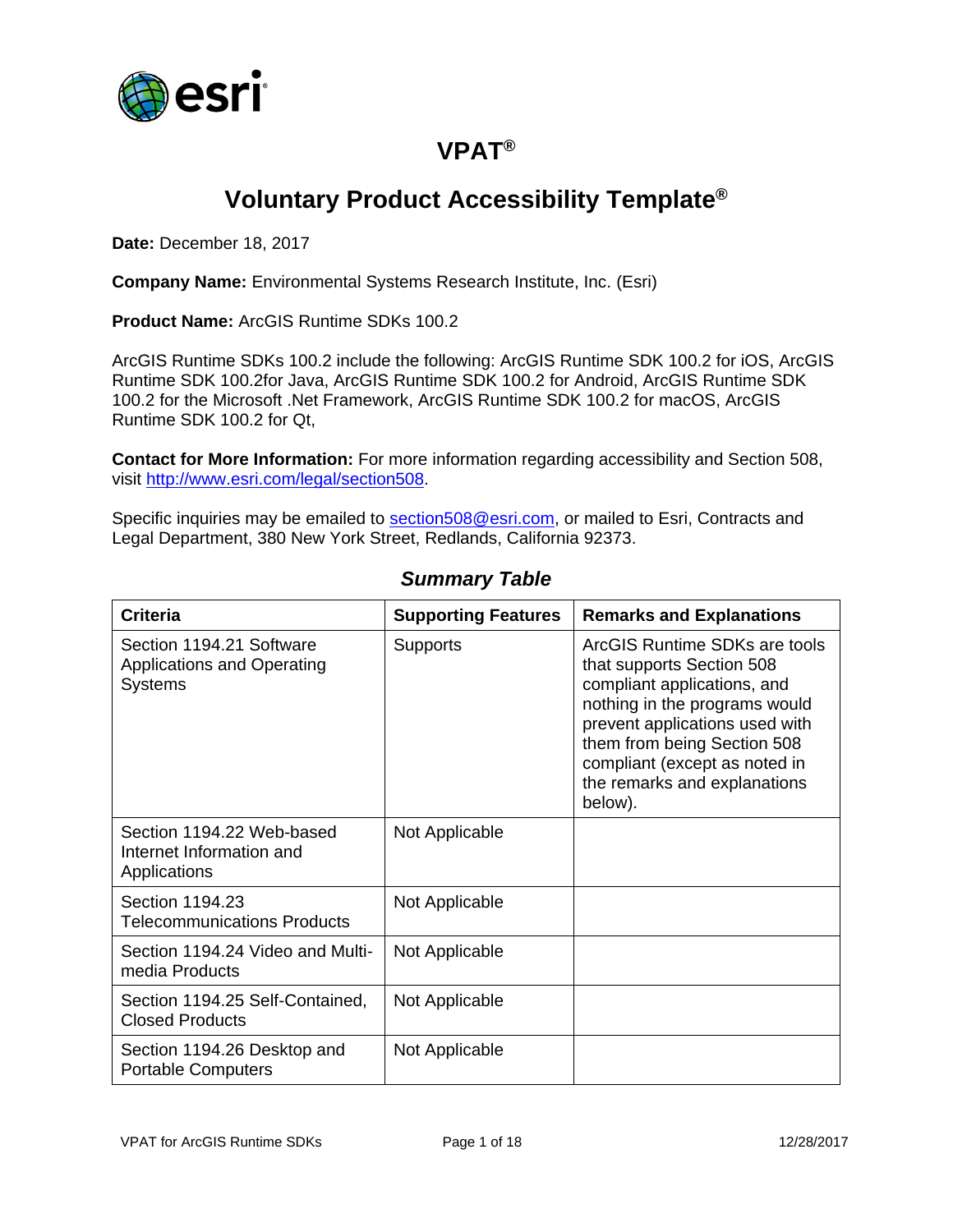| Section 1194.31 Functional<br>Performance Criteria        | <b>Generally Supports</b><br>(see remarks and<br>explanations for<br>exceptions) | See the remarks and<br>explanations below. |
|-----------------------------------------------------------|----------------------------------------------------------------------------------|--------------------------------------------|
| Section 1194.41 Information,<br>Documentation and Support | <b>Supports</b>                                                                  | See the remarks and<br>explanations below. |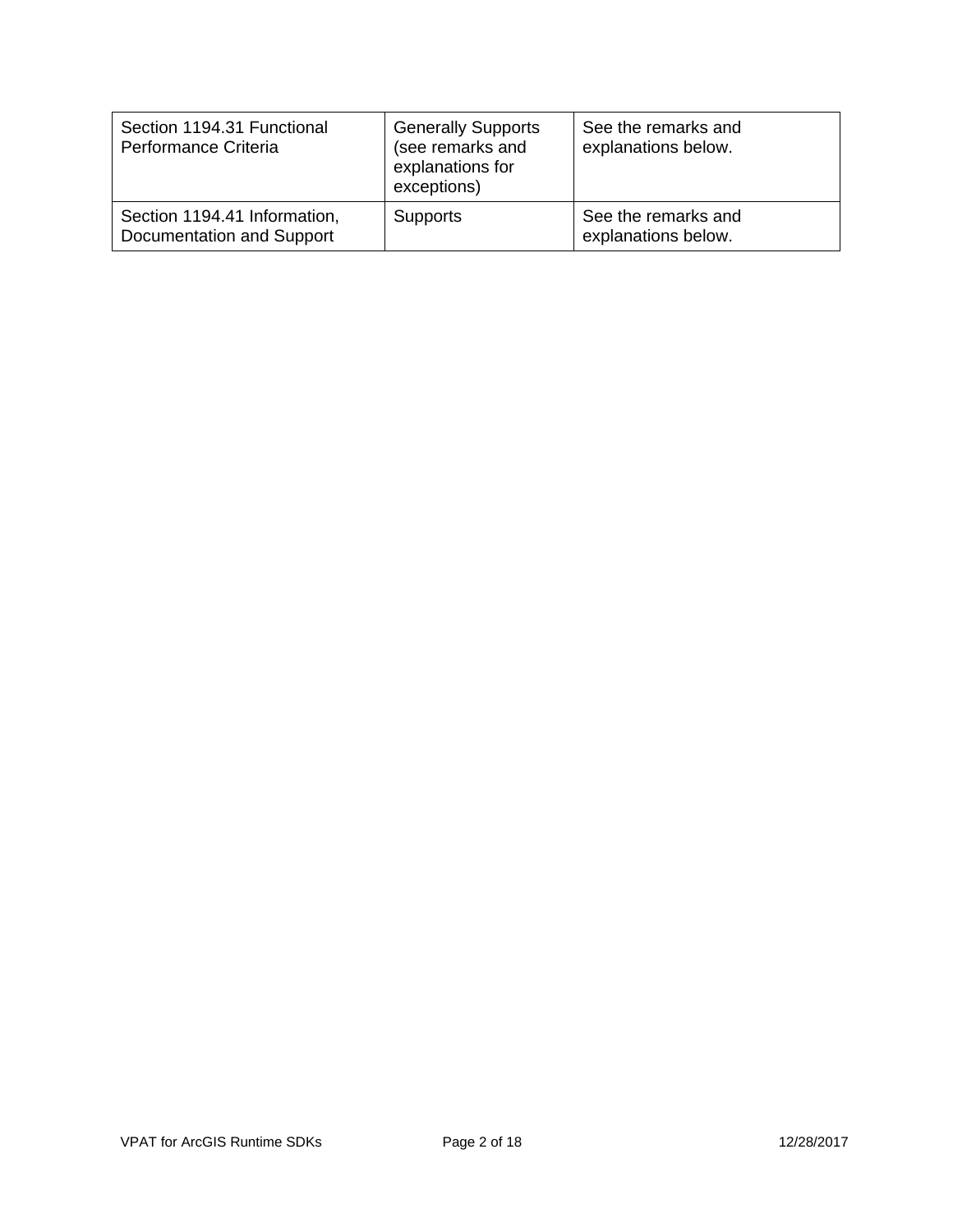| <b>Criteria</b>                                                                                                                                                                                                                                                                                                                                                                                                                                                                                                                                                                                         | <b>Supporting Features</b> | <b>Remarks and Explanations</b> |
|---------------------------------------------------------------------------------------------------------------------------------------------------------------------------------------------------------------------------------------------------------------------------------------------------------------------------------------------------------------------------------------------------------------------------------------------------------------------------------------------------------------------------------------------------------------------------------------------------------|----------------------------|---------------------------------|
| (a) When software is designed to<br>run on a system that has a<br>keyboard, product functions shall<br>be executable from a keyboard<br>where the function itself or the<br>result of performing a function<br>can be discerned textually.                                                                                                                                                                                                                                                                                                                                                              | <b>Supports</b>            |                                 |
| (b) Applications shall not disrupt<br>or disable activated features of<br>other products that are identified<br>as accessibility features, where<br>those features are developed and<br>documented according to<br>industry standards. Applications<br>also shall not disrupt or disable<br>activated features of any<br>operating system that are<br>identified as accessibility features<br>where the application<br>programming interface for those<br>accessibility features has been<br>documented by the manufacturer<br>of the operating system and is<br>available to the product<br>developer. | <b>Supports</b>            |                                 |
| (c) A well-defined on-screen<br>indication of the current focus<br>shall be provided that moves<br>among interactive interface<br>elements as the input focus<br>changes. The focus shall be<br>programmatically exposed so<br>that Assistive Technology can<br>track focus and focus changes.                                                                                                                                                                                                                                                                                                          | <b>Supports</b>            |                                 |
| (d) Sufficient information about a<br>user interface element including<br>the identity, operation and state<br>of the element shall be available<br>to Assistive Technology. When<br>an image represents a program<br>element, the information<br>conveyed by the image must also<br>be available in text.                                                                                                                                                                                                                                                                                              | <b>Supports</b>            |                                 |
| (e) When bitmap images are<br>used to identify controls, status                                                                                                                                                                                                                                                                                                                                                                                                                                                                                                                                         | Supports                   |                                 |

*Section 1194.21 Software Applications and Operating Systems – Detail*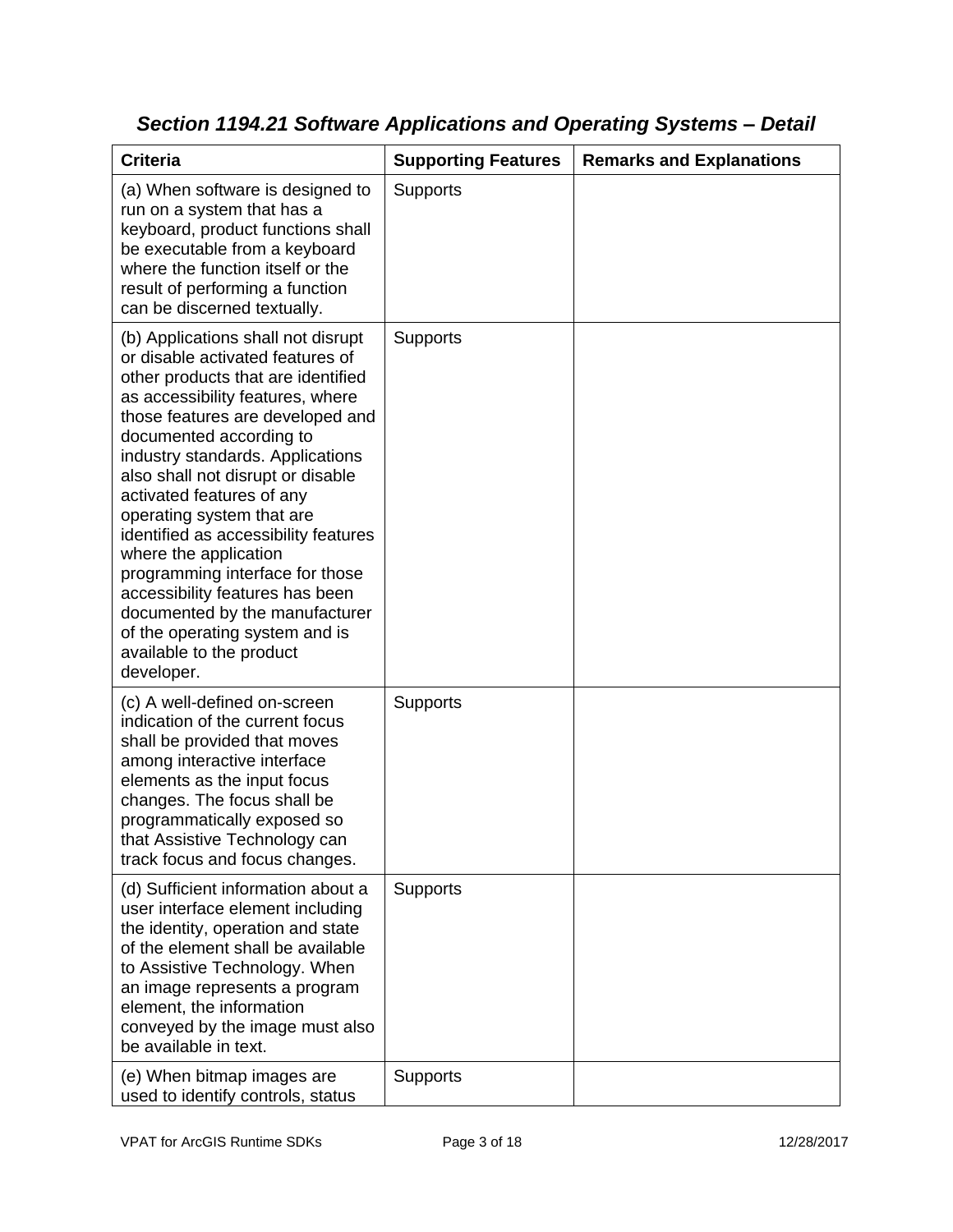| indicators, or other programmatic<br>elements, the meaning assigned<br>to those images shall be<br>consistent throughout an<br>application's performance.                                                                                                           |                 |  |
|---------------------------------------------------------------------------------------------------------------------------------------------------------------------------------------------------------------------------------------------------------------------|-----------------|--|
| (f) Textual information shall be<br>provided through operating<br>system functions for displaying<br>text. The minimum information<br>that shall be made available is<br>text content, text input caret<br>location, and text attributes.                           | <b>Supports</b> |  |
| (g) Applications shall not override<br>user selected contrast and color<br>selections and other individual<br>display attributes.                                                                                                                                   | <b>Supports</b> |  |
| (h) When animation is displayed,<br>the information shall be<br>displayable in at least one non-<br>animated presentation mode at<br>the option of the user.                                                                                                        | <b>Supports</b> |  |
| (i) Color coding shall not be used<br>as the only means of conveying<br>information, indicating an action,<br>prompting a response, or<br>distinguishing a visual element.                                                                                          | <b>Supports</b> |  |
| (j) When a product permits a user<br>to adjust color and contrast<br>settings, a variety of color<br>selections capable of producing a<br>range of contrast levels shall be<br>provided.                                                                            | <b>Supports</b> |  |
| (k) Software shall not use<br>flashing or blinking text, objects,<br>or other elements having a flash<br>or blink frequency greater than 2<br>Hz and lower than 55 Hz.                                                                                              | Supports        |  |
| (I) When electronic forms are<br>used, the form shall allow people<br>using Assistive Technology to<br>access the information, field<br>elements, and functionality<br>required for completion and<br>submission of the form, including<br>all directions and cues. | Supports        |  |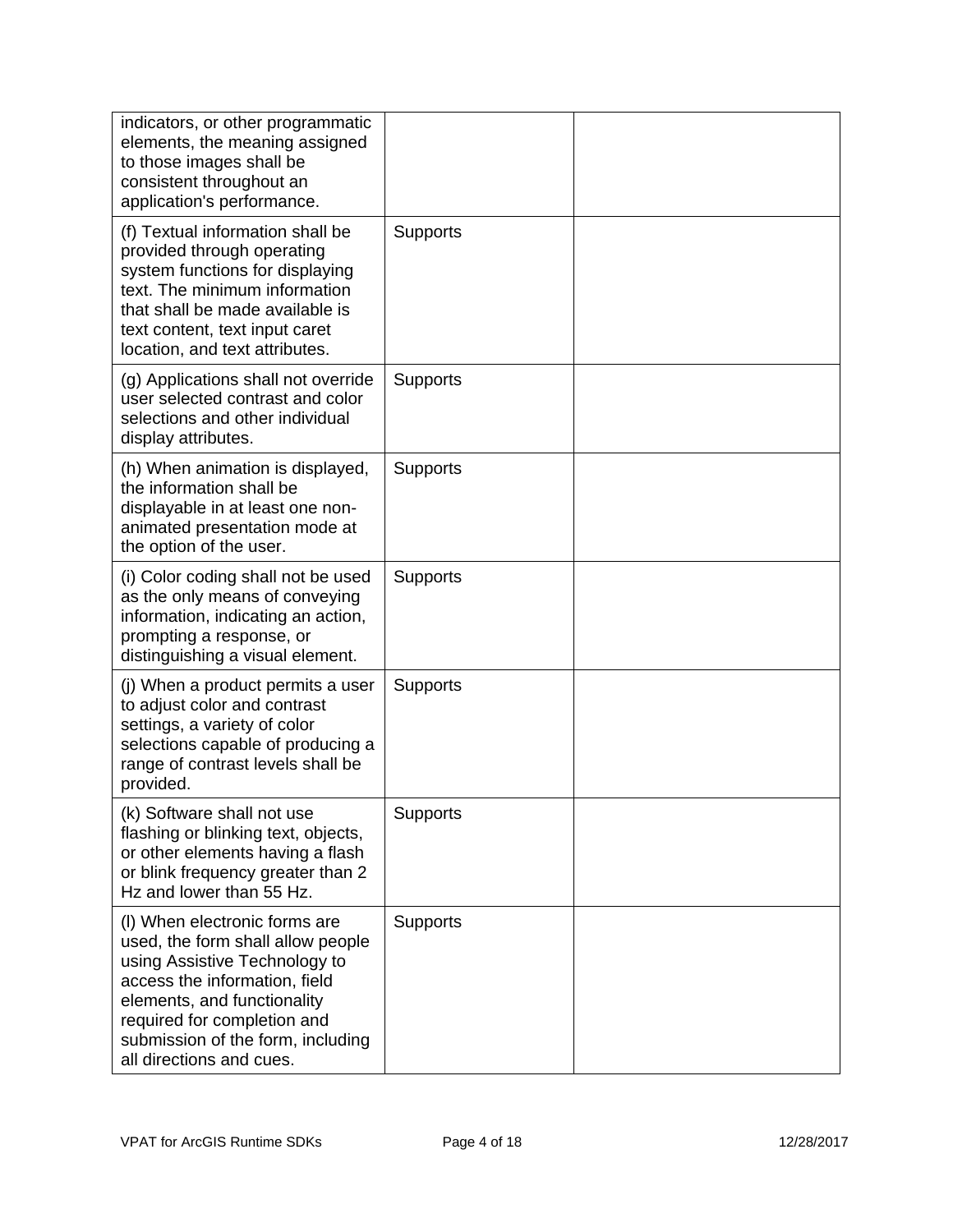| <b>Criteria</b>                                                                                                                                                              | <b>Supporting Features</b> | <b>Remarks and Explanations</b> |
|------------------------------------------------------------------------------------------------------------------------------------------------------------------------------|----------------------------|---------------------------------|
| (a) A text equivalent for every<br>non-text element shall be<br>provided (e.g., via "alt",<br>"longdesc", or in element<br>content).                                         | Not Applicable             |                                 |
| (b) Equivalent alternatives for any<br>multimedia presentation shall be<br>synchronized with the<br>presentation.                                                            | Not Applicable             |                                 |
| (c) Web pages shall be designed<br>so that all information conveyed<br>with color is also available<br>without color, for example from<br>context or markup.                 | Not Applicable             |                                 |
| (d) Documents shall be<br>organized so they are readable<br>without requiring an associated<br>style sheet.                                                                  | Not Applicable             |                                 |
| (e) Redundant text links shall be<br>provided for each active region of<br>a server-side image map.                                                                          | Not Applicable             |                                 |
| (f) Client-side image maps shall<br>be provided instead of server-<br>side image maps except where<br>the regions cannot be defined<br>with an available geometric<br>shape. | Not Applicable             |                                 |
| (g) Row and column headers<br>shall be identified for data tables.                                                                                                           | Not Applicable             |                                 |
| (h) Markup shall be used to<br>associate data cells and header<br>cells for data tables that have two<br>or more logical levels of row or<br>column headers.                 | Not Applicable             |                                 |
| (i) Frames shall be titled with text<br>that facilitates frame identification<br>and navigation.                                                                             | Not Applicable             |                                 |
| (j) Pages shall be designed to<br>avoid causing the screen to<br>flicker with a frequency greater<br>than 2 Hz and lower than 55 Hz.                                         | Not Applicable             |                                 |

*Section 1194.22 Web-based Internet Information and Applications – Detail*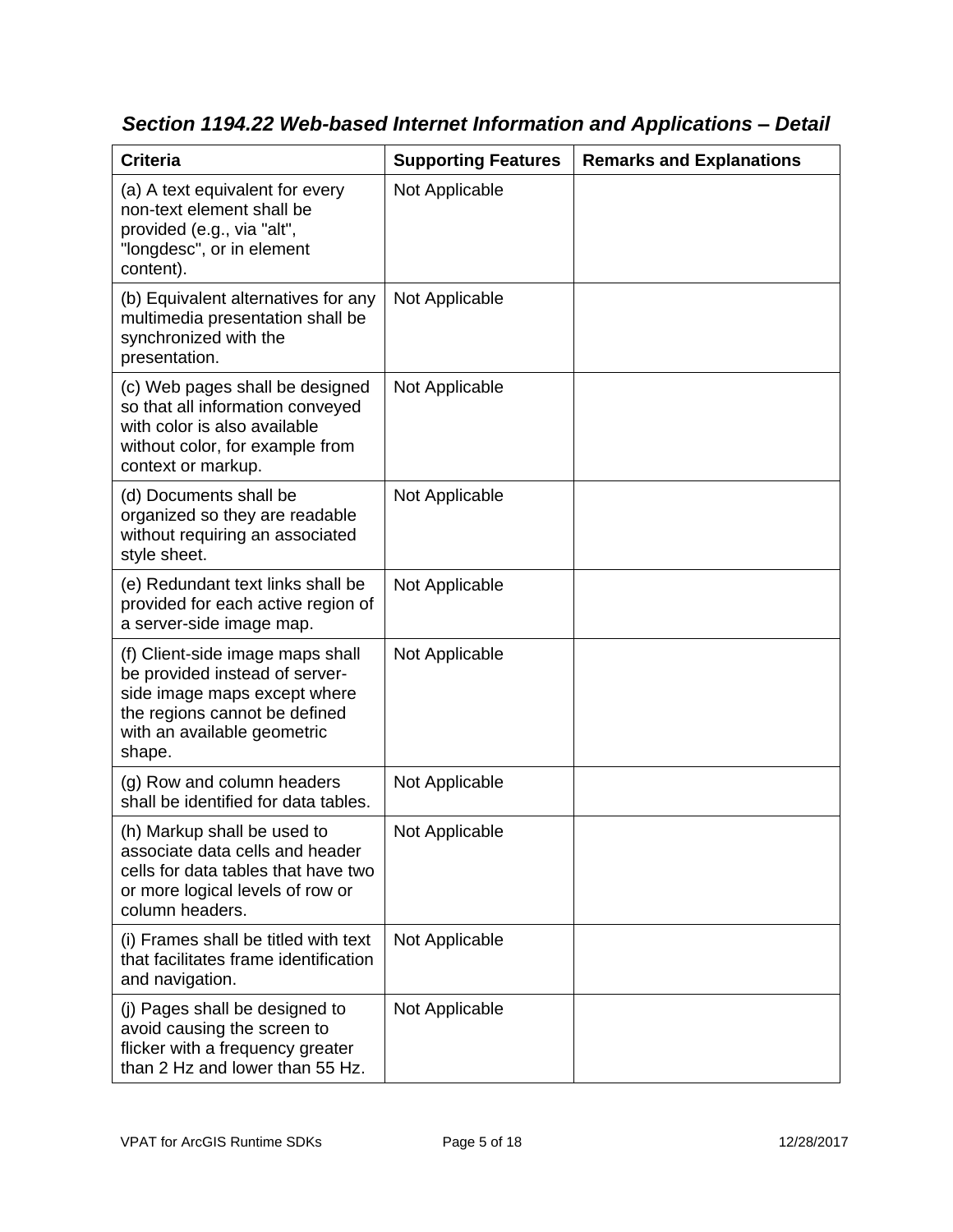| (k) A text-only page, with<br>equivalent information or<br>functionality, shall be provided to<br>make a web site comply with the<br>provisions of this part, when<br>compliance cannot be<br>accomplished in any other way.<br>The content of the text-only page<br>shall be updated whenever the<br>primary page changes. | Not Applicable |  |
|-----------------------------------------------------------------------------------------------------------------------------------------------------------------------------------------------------------------------------------------------------------------------------------------------------------------------------|----------------|--|
| (I) When pages utilize scripting<br>languages to display content, or<br>to create interface elements, the<br>information provided by the script<br>shall be identified with functional<br>text that can be read by Assistive<br>Technology.                                                                                 | Not Applicable |  |
| (m) When a web page requires<br>that an applet, plug-in or other<br>application be present on the<br>client system to interpret page<br>content, the page must provide a<br>link to a plug-in or applet that<br>complies with $§1194.21(a)$<br>through (I).                                                                 | Not Applicable |  |
| (n) When electronic forms are<br>designed to be completed on-<br>line, the form shall allow people<br>using Assistive Technology to<br>access the information, field<br>elements, and functionality<br>required for completion and<br>submission of the form, including<br>all directions and cues.                         | Not Applicable |  |
| (o) A method shall be provided<br>that permits users to skip<br>repetitive navigation links.                                                                                                                                                                                                                                | Not Applicable |  |
| (p) When a timed response is<br>required, the user shall be alerted<br>and given sufficient time to<br>indicate more time is required.                                                                                                                                                                                      | Not Applicable |  |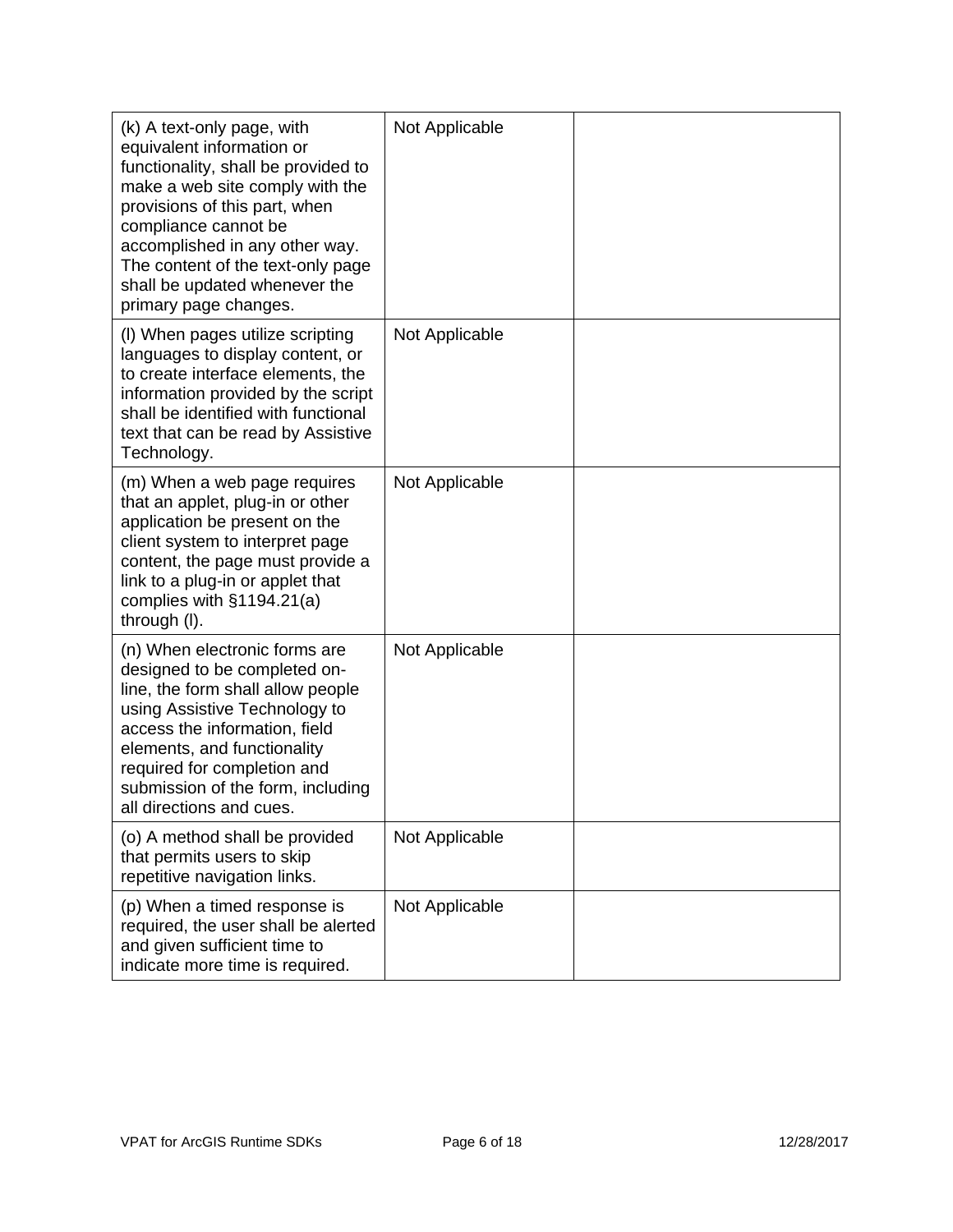| <b>Criteria</b>                                                                                                                                                                                                                                                                                                                                                       | <b>Supporting Features</b> | <b>Remarks and Explanations</b> |
|-----------------------------------------------------------------------------------------------------------------------------------------------------------------------------------------------------------------------------------------------------------------------------------------------------------------------------------------------------------------------|----------------------------|---------------------------------|
| (a) Telecommunications products<br>or systems which provide a<br>function allowing voice<br>communication and which do not<br>themselves provide a TTY<br>functionality shall provide a<br>standard non-acoustic<br>connection point for TTYs.<br>Microphones shall be capable of<br>being turned on and off to allow<br>the user to intermix speech with<br>TTY use. | Not Applicable             |                                 |
| (b) Telecommunications products<br>which include voice<br>communication functionality shall<br>support all commonly used cross-<br>manufacturer non-proprietary<br>standard TTY signal protocols.                                                                                                                                                                     | Not Applicable             |                                 |
| (c) Voice mail, auto-attendant,<br>and interactive voice response<br>telecommunications systems<br>shall be usable by TTY users<br>with their TTYs.                                                                                                                                                                                                                   | Not Applicable             |                                 |
| (d) Voice mail, messaging, auto-<br>attendant, and interactive voice<br>response telecommunications<br>systems that require a response<br>from a user within a time interval,<br>shall give an alert when the time<br>interval is about to run out, and<br>shall provide sufficient time for<br>the user to indicate more time is<br>required.                        | Not Applicable             |                                 |
| (e) Where provided, caller<br>identification and similar<br>telecommunications functions<br>shall also be available for users<br>of TTYs, and for users who<br>cannot see displays.                                                                                                                                                                                   | Not Applicable             |                                 |
| (f) For transmitted voice signals,<br>telecommunications products<br>shall provide a gain adjustable up<br>to a minimum of 20 dB. For<br>incremental volume control, at                                                                                                                                                                                               | Not Applicable             |                                 |

### *Section 1194.23 Telecommunications Products – Detail*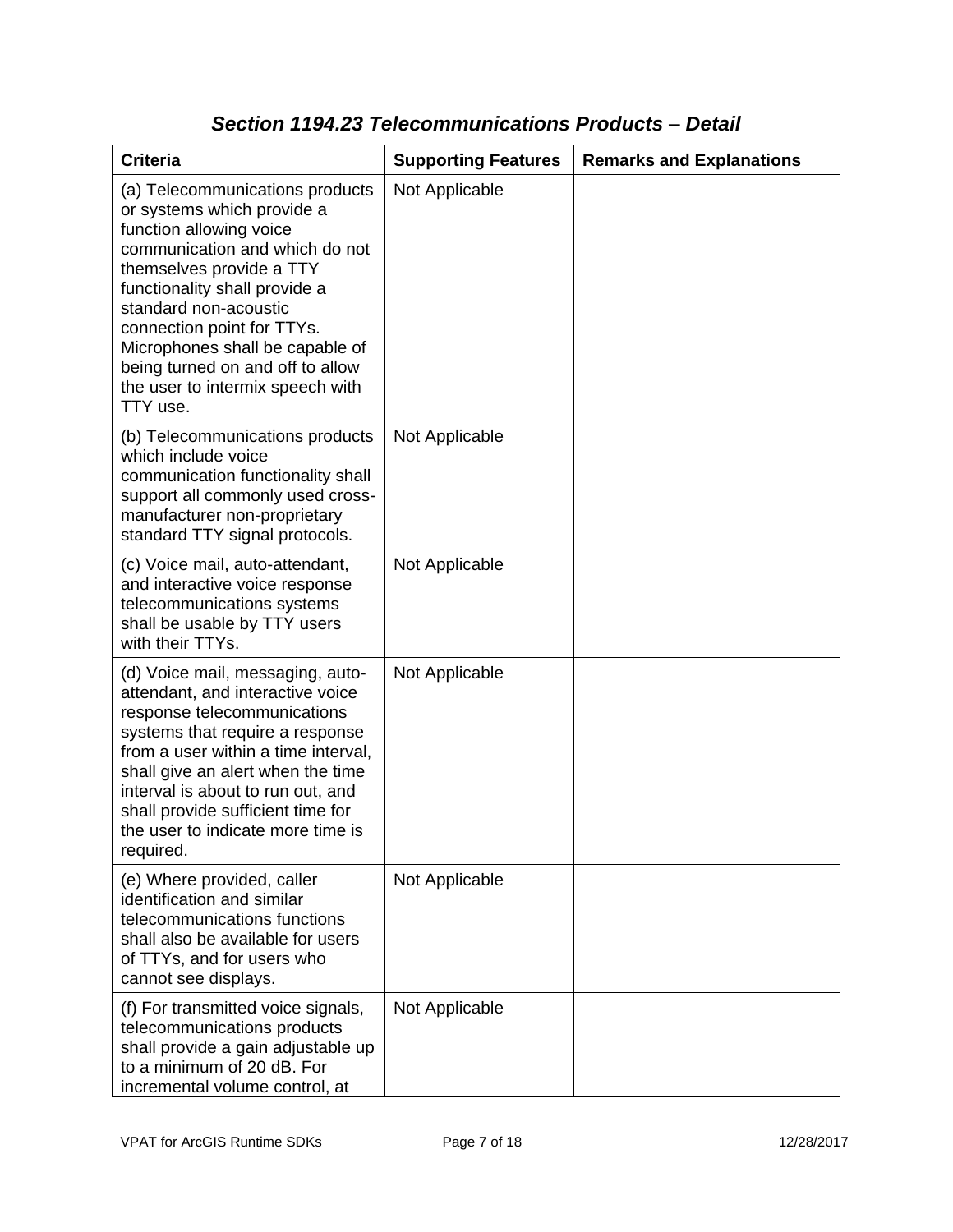| least one intermediate step of 12<br>dB of gain shall be provided.                                                                                                                                                                                                                                                                                                                                                                                                                                                   |                |  |
|----------------------------------------------------------------------------------------------------------------------------------------------------------------------------------------------------------------------------------------------------------------------------------------------------------------------------------------------------------------------------------------------------------------------------------------------------------------------------------------------------------------------|----------------|--|
| (g) If the telecommunications<br>product allows a user to adjust<br>the receive volume, a function<br>shall be provided to automatically<br>reset the volume to the default<br>level after every use.                                                                                                                                                                                                                                                                                                                | Not Applicable |  |
| (h) Where a telecommunications<br>product delivers output by an<br>audio transducer which is<br>normally held up to the ear, a<br>means for effective magnetic<br>wireless coupling to hearing<br>technologies shall be provided.                                                                                                                                                                                                                                                                                    | Not Applicable |  |
| (i) Interference to hearing<br>technologies (including hearing<br>aids, cochlear implants, and<br>assistive listening devices) shall<br>be reduced to the lowest possible<br>level that allows a user of hearing<br>technologies to utilize the<br>telecommunications product.                                                                                                                                                                                                                                       | Not Applicable |  |
| (i) Products that transmit or<br>conduct information or<br>communication, shall pass<br>through cross-manufacturer, non-<br>proprietary, industry-standard<br>codes, translation protocols,<br>formats or other information<br>necessary to provide the<br>information or communication in<br>a usable format. Technologies<br>which use encoding, signal<br>compression, format<br>transformation, or similar<br>techniques shall not remove<br>information needed for access or<br>shall restore it upon delivery. | Not Applicable |  |
| (k)(1) Products which have<br>mechanically operated controls<br>or keys shall comply with the<br>following: Controls and Keys<br>shall be tactilely discernible<br>without activating the controls or<br>keys.                                                                                                                                                                                                                                                                                                       | Not Applicable |  |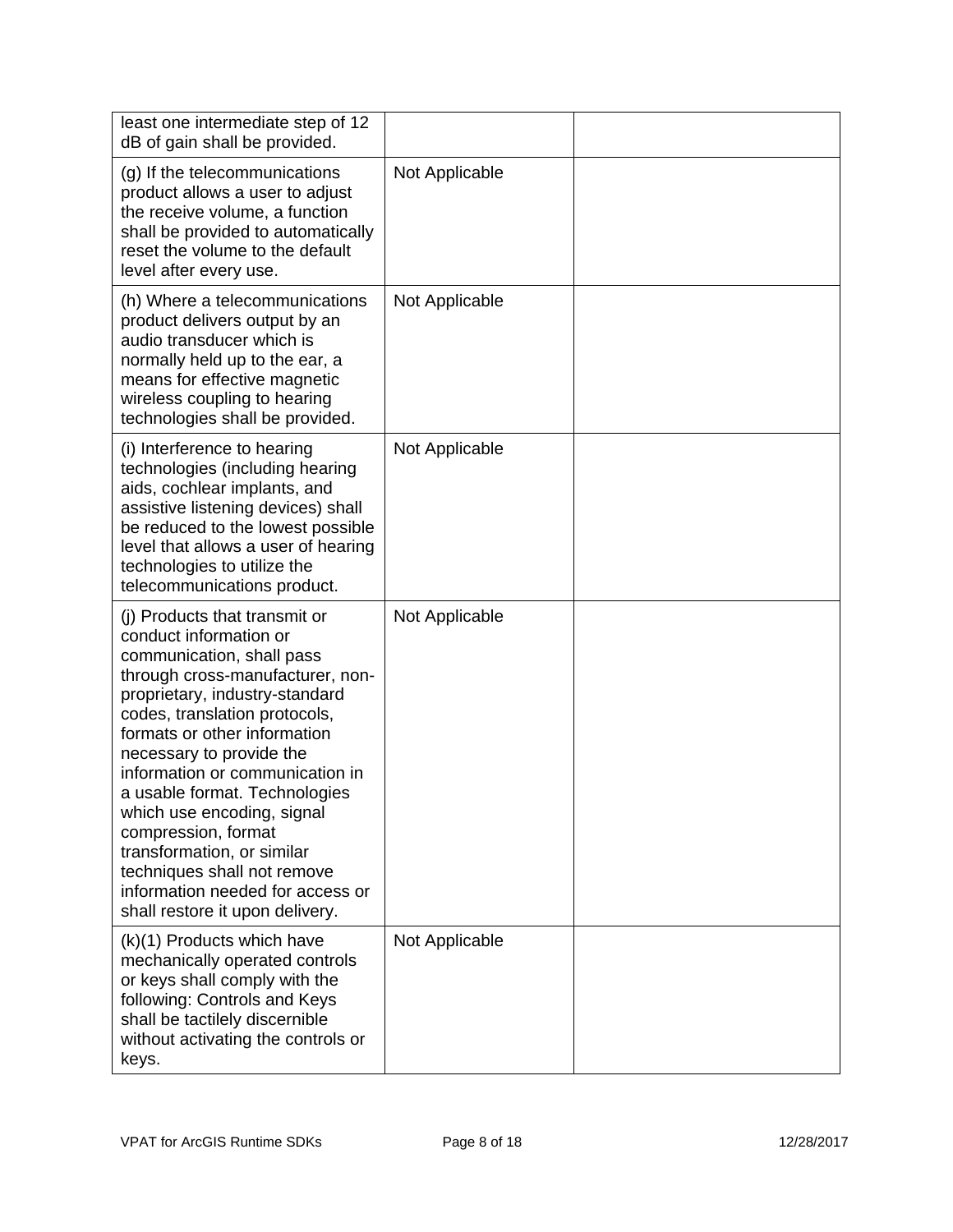| $(k)(2)$ Products which have<br>mechanically operated controls<br>or keys shall comply with the<br>following: Controls and Keys<br>shall be operable with one hand<br>and shall not require tight<br>grasping, pinching, twisting of the<br>wrist. The force required to<br>activate controls and keys shall<br>be 5 lbs. (22.2N) maximum. |                |  |
|--------------------------------------------------------------------------------------------------------------------------------------------------------------------------------------------------------------------------------------------------------------------------------------------------------------------------------------------|----------------|--|
| $(k)(3)$ Products which have<br>mechanically operated controls<br>or keys shall comply with the<br>following: If key repeat is<br>supported, the delay before<br>repeat shall be adjustable to at<br>least 2 seconds. Key repeat rate<br>shall be adjustable to 2 seconds<br>per character.                                                | Not Applicable |  |
| $(k)(4)$ Products which have<br>mechanically operated controls<br>or keys shall comply with the<br>following: The status of all locking<br>or toggle controls or keys shall be<br>visually discernible, and<br>discernible either through touch<br>or sound.                                                                               | Not Applicable |  |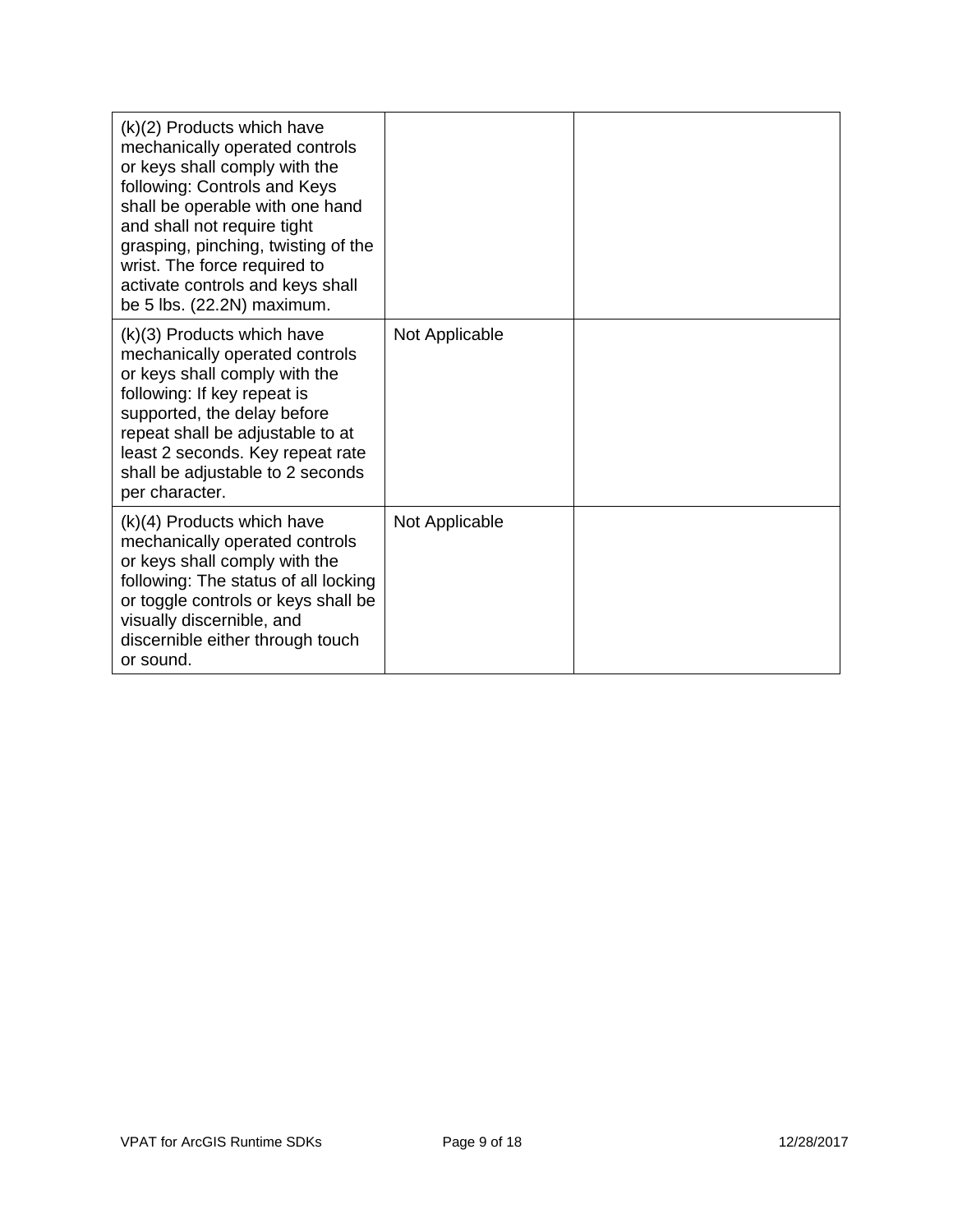| <b>Criteria</b>                                                                                                                                                                                                                                                                                                                                                                                                                                                                                                                                                                                                                                                                                                                                                                                                                                                                                                                                                           | <b>Supporting Features</b> | <b>Remarks and Explanations</b> |
|---------------------------------------------------------------------------------------------------------------------------------------------------------------------------------------------------------------------------------------------------------------------------------------------------------------------------------------------------------------------------------------------------------------------------------------------------------------------------------------------------------------------------------------------------------------------------------------------------------------------------------------------------------------------------------------------------------------------------------------------------------------------------------------------------------------------------------------------------------------------------------------------------------------------------------------------------------------------------|----------------------------|---------------------------------|
| a) All analog television displays<br>13 inches and larger, and<br>computer equipment that<br>includes analog television<br>receiver or display circuitry, shall<br>be equipped with caption<br>decoder circuitry which<br>appropriately receives, decodes,<br>and displays closed captions<br>from broadcast, cable, videotape,<br>and DVD signals. As soon as<br>practicable, but not later than<br>July 1, 2002, widescreen digital<br>television (DTV) displays<br>measuring at least 7.8 inches<br>vertically, DTV sets with<br>conventional displays measuring<br>at least 13 inches vertically, and<br>stand-alone DTV tuners, whether<br>or not they are marketed with<br>display screens, and computer<br>equipment that includes DTV<br>receiver or display circuitry, shall<br>be equipped with caption<br>decoder circuitry which<br>appropriately receives, decodes,<br>and displays closed captions<br>from broadcast, cable, videotape,<br>and DVD signals. | Not Applicable             |                                 |
| (b) Television tuners, including<br>tuner cards for use in computers,<br>shall be equipped with secondary<br>audio program playback circuitry.                                                                                                                                                                                                                                                                                                                                                                                                                                                                                                                                                                                                                                                                                                                                                                                                                            | Not Applicable             |                                 |
| (c) All training and informational<br>video and multimedia productions<br>which support the agency's<br>mission, regardless of format,<br>that contain speech or other<br>audio information necessary for<br>the comprehension of the<br>content, shall be open or closed<br>captioned.                                                                                                                                                                                                                                                                                                                                                                                                                                                                                                                                                                                                                                                                                   | Not Applicable             |                                 |
| (d) All training and informational<br>video and multimedia productions<br>which support the agency's                                                                                                                                                                                                                                                                                                                                                                                                                                                                                                                                                                                                                                                                                                                                                                                                                                                                      | Not Applicable             |                                 |

### *Section 1194.24 Video and Multi-media Products – Detail*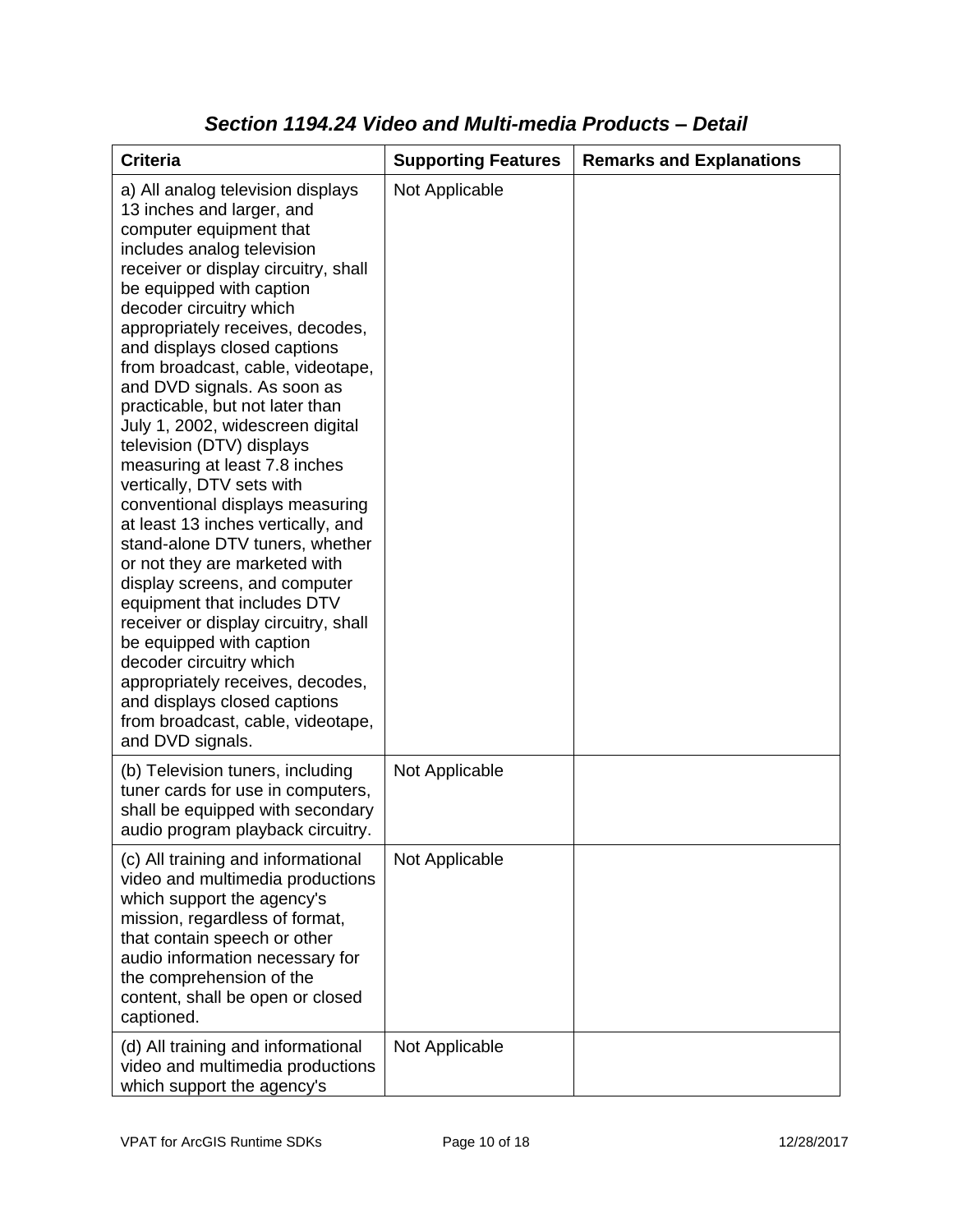| mission, regardless of format,<br>that contain visual information<br>necessary for the comprehension<br>of the content, shall be audio<br>described. |                |  |
|------------------------------------------------------------------------------------------------------------------------------------------------------|----------------|--|
| (e) Display or presentation of<br>alternate text presentation or<br>audio descriptions shall be user-<br>selectable unless permanent.                | Not Applicable |  |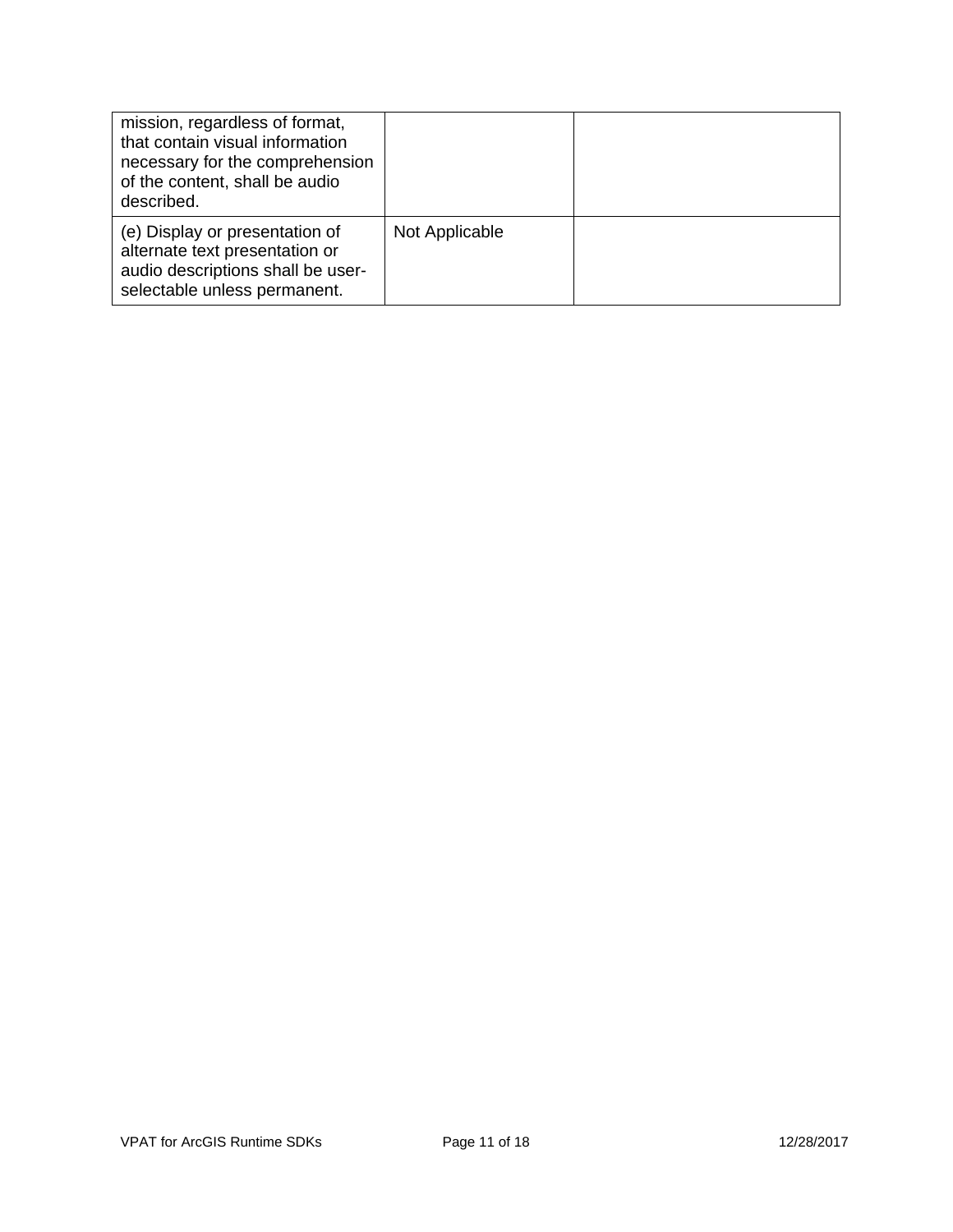### *Section 1194.25 Self-Contained, Closed Products – Detail*

| <b>Criteria</b>                                                                                                                                                                                                                                                                                                                                  | <b>Supporting Features</b> | <b>Remarks and Explanations</b> |
|--------------------------------------------------------------------------------------------------------------------------------------------------------------------------------------------------------------------------------------------------------------------------------------------------------------------------------------------------|----------------------------|---------------------------------|
| (a) Self contained products shall<br>be usable by people with<br>disabilities without requiring an<br>end-user to attach Assistive<br>Technology to the product.<br>Personal headsets for private<br>listening are not Assistive<br>Technology.                                                                                                  | Not Applicable             |                                 |
| (b) When a timed response is<br>required, the user shall be alerted<br>and given sufficient time to<br>indicate more time is required.                                                                                                                                                                                                           | Not Applicable             |                                 |
| (c) Where a product utilizes<br>touchscreens or contact-sensitive<br>controls, an input method shall<br>be provided that complies with<br>§1194.23 (k) (1) through (4).                                                                                                                                                                          | Not Applicable             |                                 |
| (d) When biometric forms of user<br>identification or control are used,<br>an alternative form of<br>identification or activation, which<br>does not require the user to<br>possess particular biological<br>characteristics, shall also be<br>provided.                                                                                         | Not Applicable             |                                 |
| (e) When products provide<br>auditory output, the audio signal<br>shall be provided at a standard<br>signal level through an industry<br>standard connector that will allow<br>for private listening. The product<br>must provide the ability to<br>interrupt, pause, and restart the<br>audio at any time.                                      | Not Applicable             |                                 |
| (f) When products deliver voice<br>output in a public area,<br>incremental volume control shall<br>be provided with output<br>amplification up to a level of at<br>least 65 dB. Where the ambient<br>noise level of the environment is<br>above 45 dB, a volume gain of at<br>least 20 dB above the ambient<br>level shall be user selectable. A | Not Applicable             |                                 |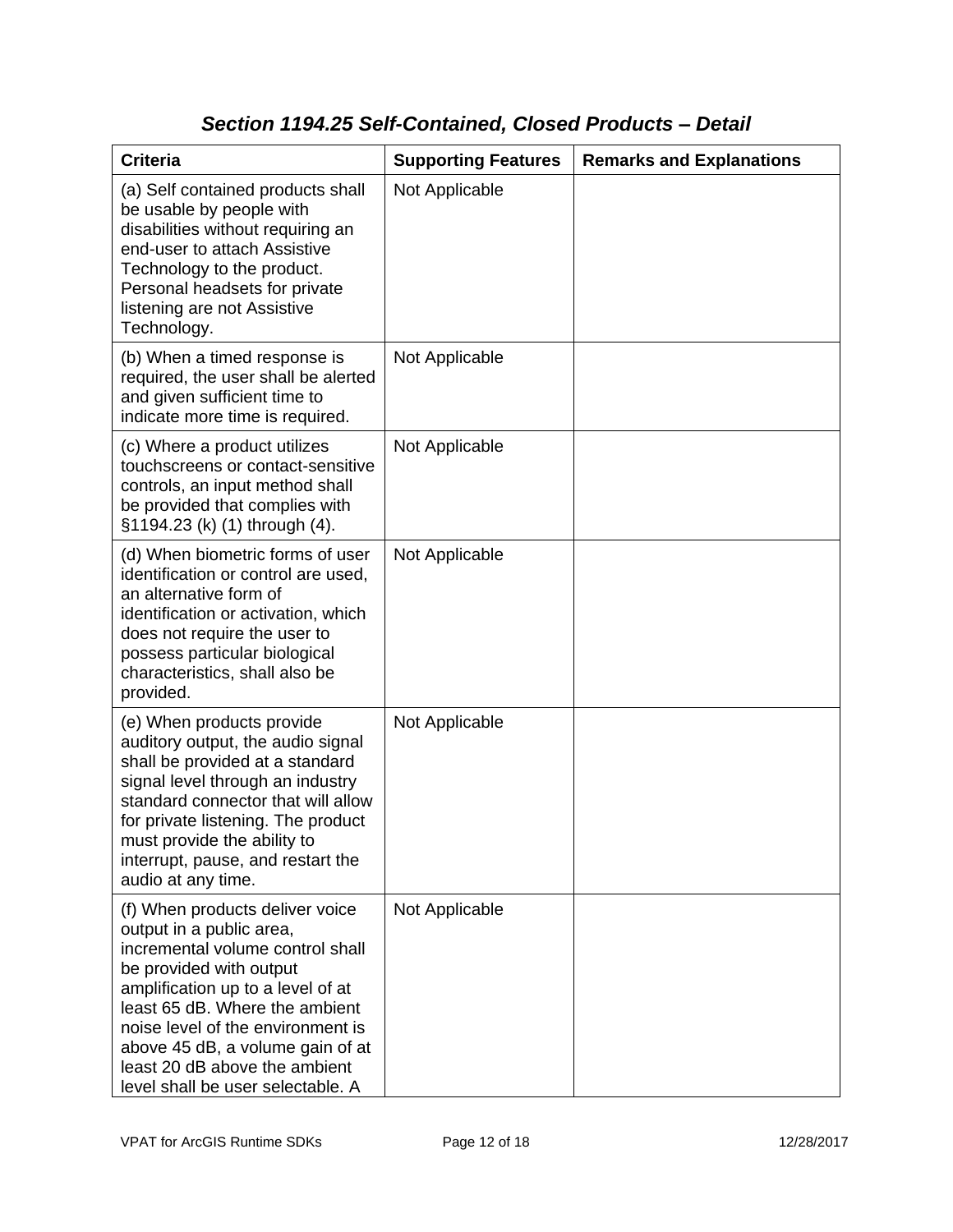| function shall be provided to<br>automatically reset the volume to<br>the default level after every use.                                                                                                                                                                                                                                                                                                                                                                                                                                                                          |                |  |
|-----------------------------------------------------------------------------------------------------------------------------------------------------------------------------------------------------------------------------------------------------------------------------------------------------------------------------------------------------------------------------------------------------------------------------------------------------------------------------------------------------------------------------------------------------------------------------------|----------------|--|
| (g) Color coding shall not be<br>used as the only means of<br>conveying information, indicating<br>an action, prompting a response,<br>or distinguishing a visual<br>element.                                                                                                                                                                                                                                                                                                                                                                                                     | Not Applicable |  |
| (h) When a product permits a<br>user to adjust color and contrast<br>settings, a range of color<br>selections capable of producing a<br>variety of contrast levels shall be<br>provided.                                                                                                                                                                                                                                                                                                                                                                                          | Not Applicable |  |
| (i) Products shall be designed to<br>avoid causing the screen to<br>flicker with a frequency greater<br>than 2 Hz and lower than 55 Hz.                                                                                                                                                                                                                                                                                                                                                                                                                                           | Not Applicable |  |
| (j) (1) Products which are<br>freestanding, non-portable, and<br>intended to be used in one<br>location and which have operable<br>controls shall comply with the<br>following: The position of any<br>operable control shall be<br>determined with respect to a<br>vertical plane, which is 48 inches<br>in length, centered on the<br>operable control, and at the<br>maximum protrusion of the<br>product within the 48 inch length<br>on products which are<br>freestanding, non-portable, and<br>intended to be used in one<br>location and which have operable<br>controls. | Not Applicable |  |
| $(j)(2)$ Products which are<br>freestanding, non-portable, and<br>intended to be used in one<br>location and which have operable<br>controls shall comply with the<br>following: Where any operable<br>control is 10 inches or less<br>behind the reference plane, the<br>height shall be 54 inches<br>maximum and 15 inches                                                                                                                                                                                                                                                      | Not Applicable |  |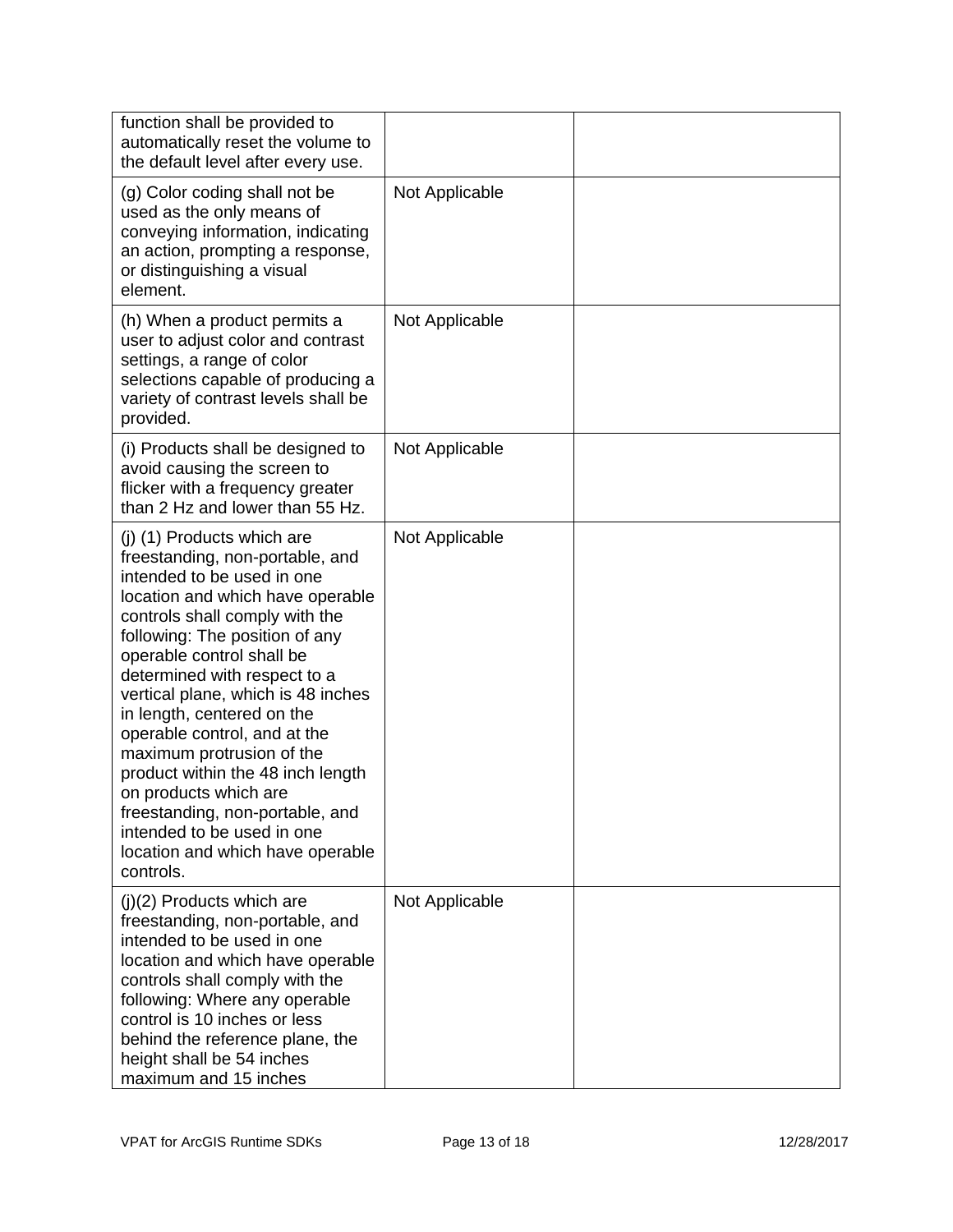| minimum above the floor.                                                                                                                                                                                                                                                                                                                                                                  |                |  |
|-------------------------------------------------------------------------------------------------------------------------------------------------------------------------------------------------------------------------------------------------------------------------------------------------------------------------------------------------------------------------------------------|----------------|--|
| $(j)(3)$ Products which are<br>freestanding, non-portable, and<br>intended to be used in one<br>location and which have operable<br>controls shall comply with the<br>following: Where any operable<br>control is more than 10 inches<br>and not more than 24 inches<br>behind the reference plane, the<br>height shall be 46 inches<br>maximum and 15 inches<br>minimum above the floor. | Not Applicable |  |
| $(j)(4)$ Products which are<br>freestanding, non-portable, and<br>intended to be used in one<br>location and which have operable<br>controls shall comply with the<br>following: Operable controls shall<br>not be more than 24 inches<br>behind the reference plane.                                                                                                                     | Not Applicable |  |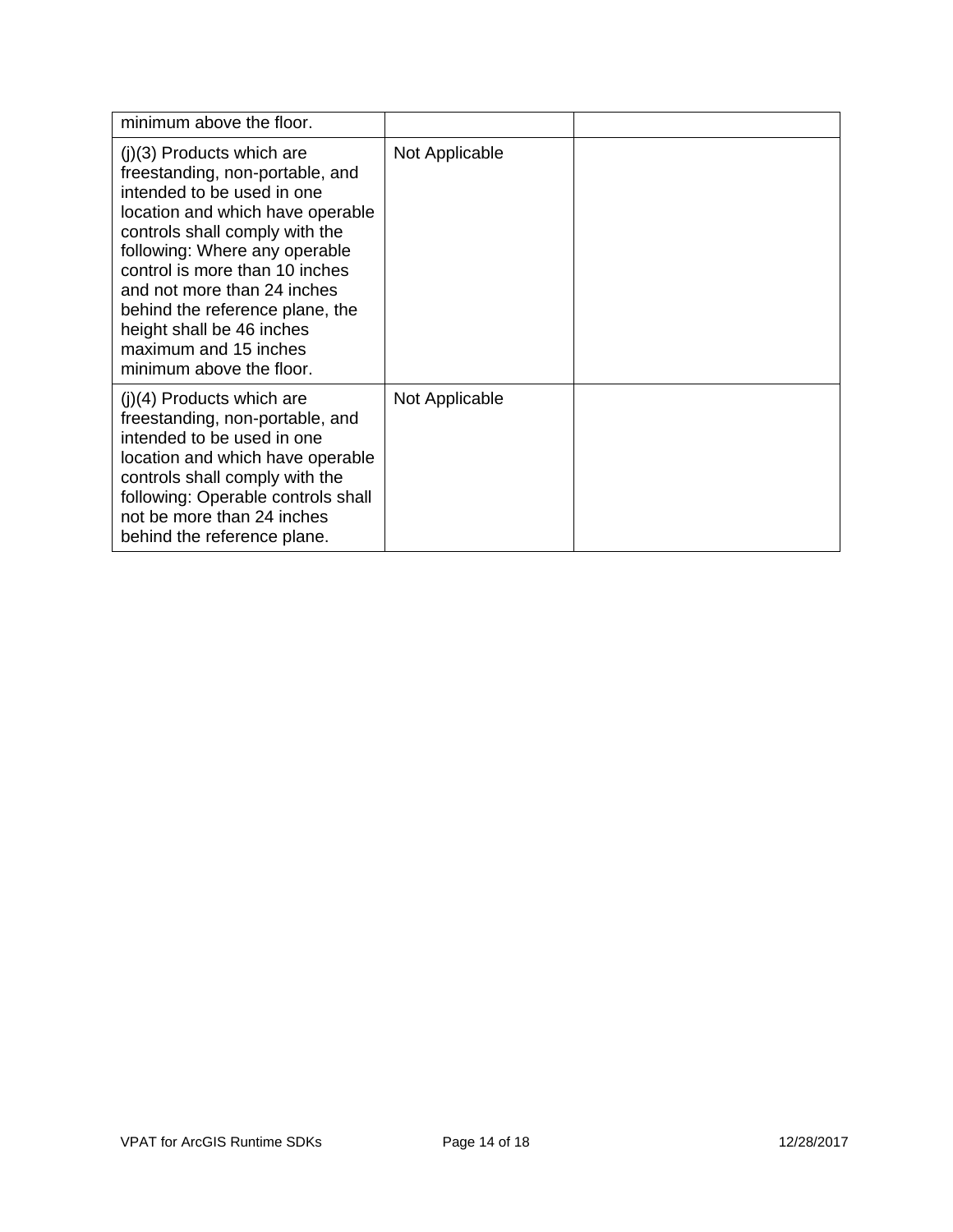| <b>Criteria</b>                                                                                                                                                                                                                                          | <b>Supporting Features</b> | <b>Remarks and Explanations</b> |
|----------------------------------------------------------------------------------------------------------------------------------------------------------------------------------------------------------------------------------------------------------|----------------------------|---------------------------------|
| (a) All mechanically operated<br>controls and keys shall comply<br>with §1194.23 (k) (1) through (4).                                                                                                                                                    | Not Applicable             |                                 |
| (b) If a product utilizes<br>touchscreens or touch-operated<br>controls, an input method shall<br>be provided that complies with<br>§1194.23 (k) (1) through (4).                                                                                        | Not Applicable             |                                 |
| (c) When biometric forms of user<br>identification or control are used,<br>an alternative form of<br>identification or activation, which<br>does not require the user to<br>possess particular biological<br>characteristics, shall also be<br>provided. | Not Applicable             |                                 |
| (d) Where provided, at least one<br>of each type of expansion slots,<br>ports and connectors shall<br>comply with publicly available<br>industry standards.                                                                                              | Not Applicable             |                                 |

# *Section 1194.26 Desktop and Portable Computers – Detail*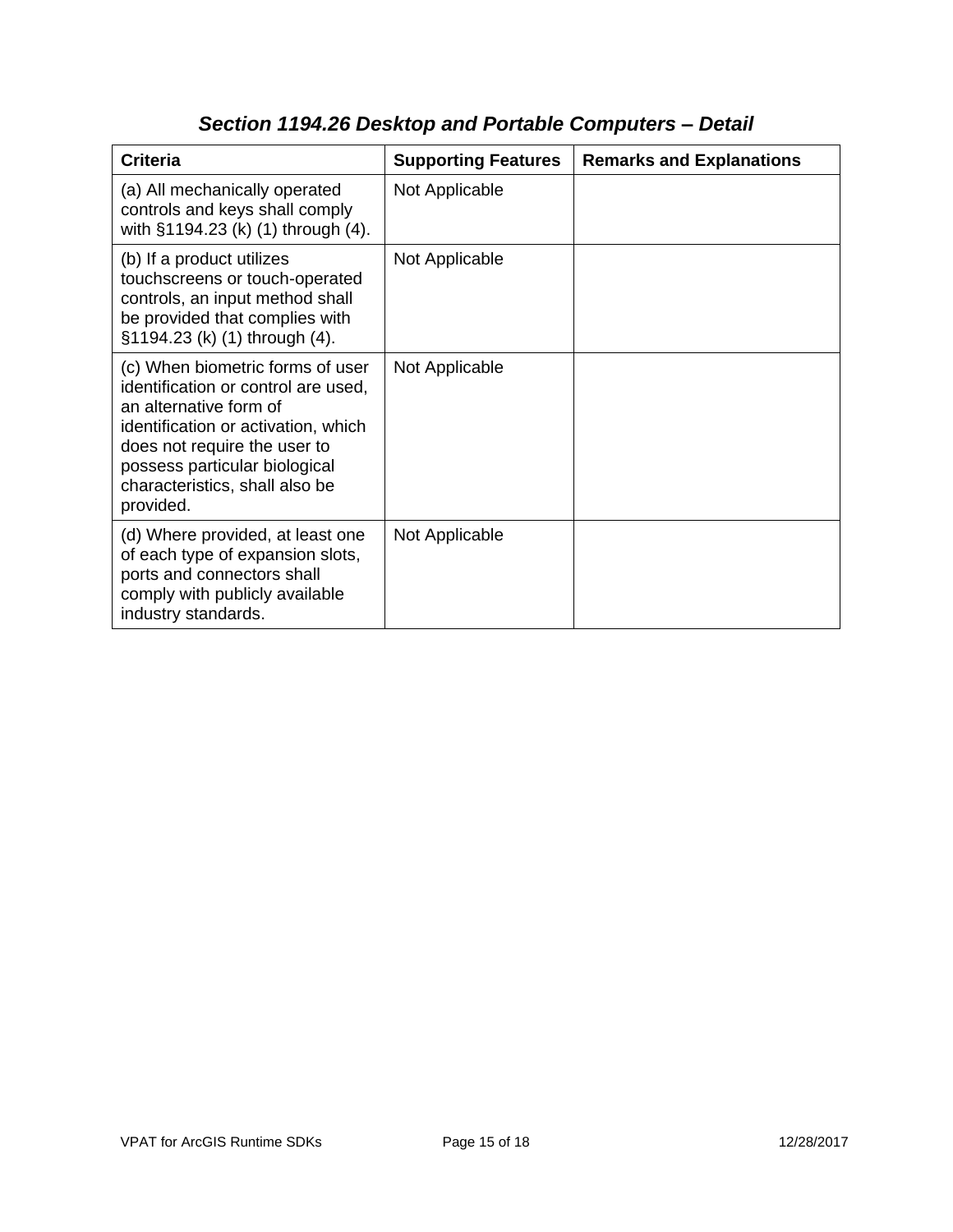| <b>Criteria</b>                                                                                                                                                                                                                                                                                                                        | <b>Supporting Features</b>                                           | <b>Remarks and Explanations</b>                                                                                                                                                                                                                                                                                                                                                                                                                                                                                                                     |
|----------------------------------------------------------------------------------------------------------------------------------------------------------------------------------------------------------------------------------------------------------------------------------------------------------------------------------------|----------------------------------------------------------------------|-----------------------------------------------------------------------------------------------------------------------------------------------------------------------------------------------------------------------------------------------------------------------------------------------------------------------------------------------------------------------------------------------------------------------------------------------------------------------------------------------------------------------------------------------------|
| (a) At least one mode of<br>operation and information<br>retrieval that does not require<br>user vision shall be provided, or<br>support for Assistive Technology<br>used by people who are blind or<br>visually impaired shall be<br>provided.                                                                                        | Not Applicable                                                       | ArcGIS Runtime SDKs are used<br>by developers to build<br>applications with spatial content.<br>Developers may format<br>information so as to take<br>advantage of Assistive<br>Technology for the blind or<br>visually impaired through use of<br><b>ArcGIS Runtime SDKs.</b><br>However, for the most part our<br>developer technology doesn't<br>have a UI because the product<br>is basically the API.                                                                                                                                          |
| (b) At least one mode of<br>operation and information<br>retrieval that does not require<br>visual acuity greater than 20/70<br>shall be provided in audio and<br>enlarged print output working<br>together or independently, or<br>support for Assistive Technology<br>used by people who are visually<br>impaired shall be provided. | Supports when<br>combined with<br>compatible Assistive<br>Technology | ArcGIS Runtime SDKs support<br>text and font size settings in the<br><b>Windows Control Panel</b><br>Accessibility settings as set by<br>the user. For example, an<br>applications map window<br>containing geographic<br>information may have zoom in<br>features on a map, scale<br>changes, or a magnifier window<br>to make the output more usable<br>by people who are visually<br>impaired. The developer may<br>format the spatial content to<br>support Assistive Technology for<br>the visually impaired through an<br>ArcGIS Runtime SDK. |
| (c) At least one mode of<br>operation and information<br>retrieval that does not require<br>user hearing shall be provided, or<br>support for Assistive Technology<br>used by people who are deaf or<br>hard of hearing shall be provided.                                                                                             | Not Applicable                                                       | There is no reliance on hearing<br>to operate.                                                                                                                                                                                                                                                                                                                                                                                                                                                                                                      |
| (d) Where audio information is<br>important for the use of a<br>product, at least one mode of<br>operation and information<br>retrieval shall be provided in an<br>enhanced auditory fashion, or<br>support for assistive hearing<br>devices shall be provided.                                                                        | Not Applicable                                                       | There is no reliance on hearing<br>to operate.                                                                                                                                                                                                                                                                                                                                                                                                                                                                                                      |

### *Section 1194.31 Functional Performance Criteria – Detail*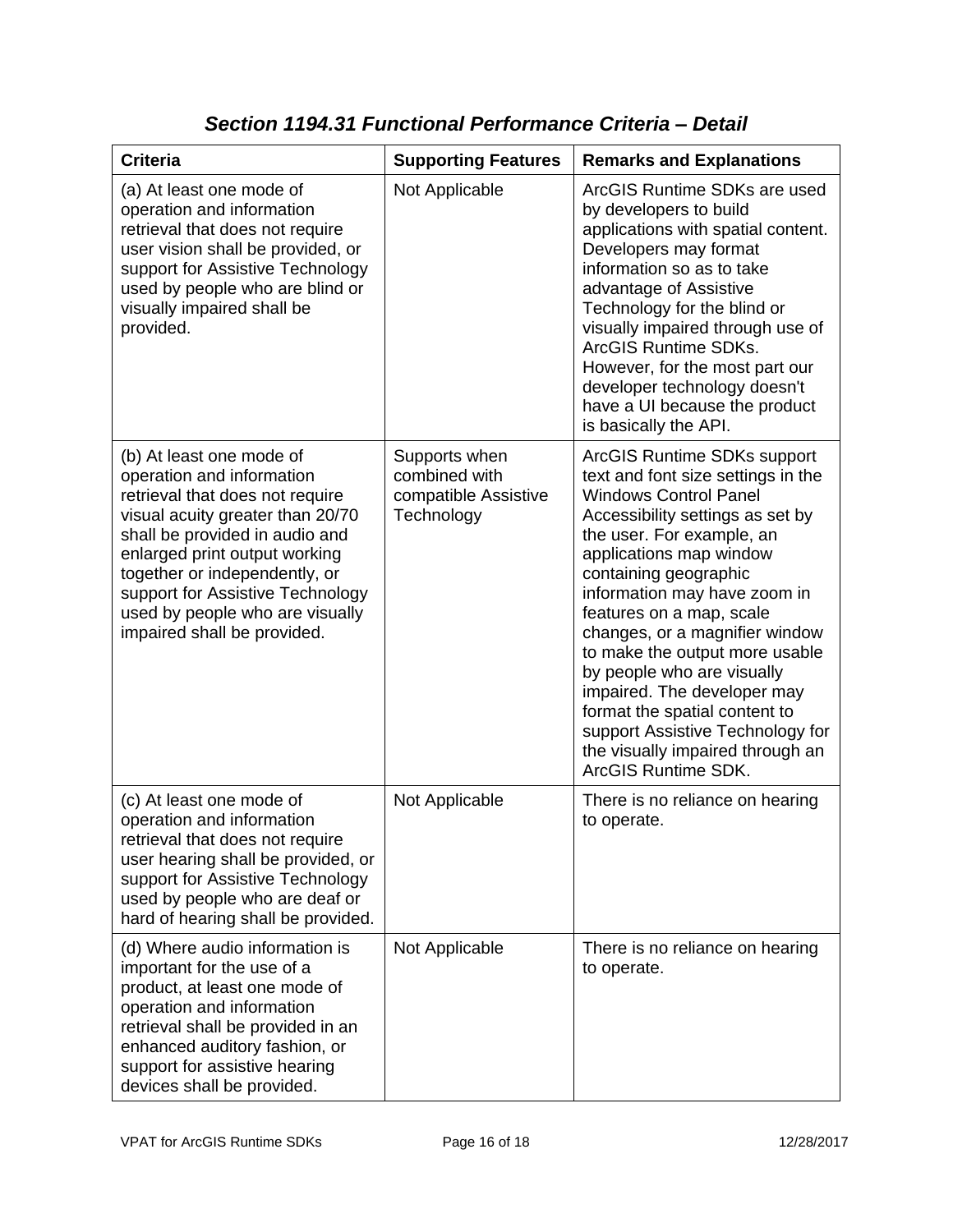| (e) At least one mode of<br>operation and information<br>retrieval that does not require<br>user speech shall be provided, or<br>support for Assistive Technology<br>used by people with disabilities<br>shall be provided. | Not Applicable  | There is no reliance on speech<br>to operate.                                                                                                                                                                               |
|-----------------------------------------------------------------------------------------------------------------------------------------------------------------------------------------------------------------------------|-----------------|-----------------------------------------------------------------------------------------------------------------------------------------------------------------------------------------------------------------------------|
| (f) At least one mode of operation<br>and information retrieval that<br>does not require fine motor<br>control or simultaneous actions<br>and that is operable with limited<br>reach and strength shall be<br>provided.     | <b>Supports</b> | Operation and information<br>retrieval is dependent on<br>operating system settings and<br>configurations. ArcGIS Runtime<br>SDKs support operating<br>systems and configurations<br>designed to increase<br>accessibility. |